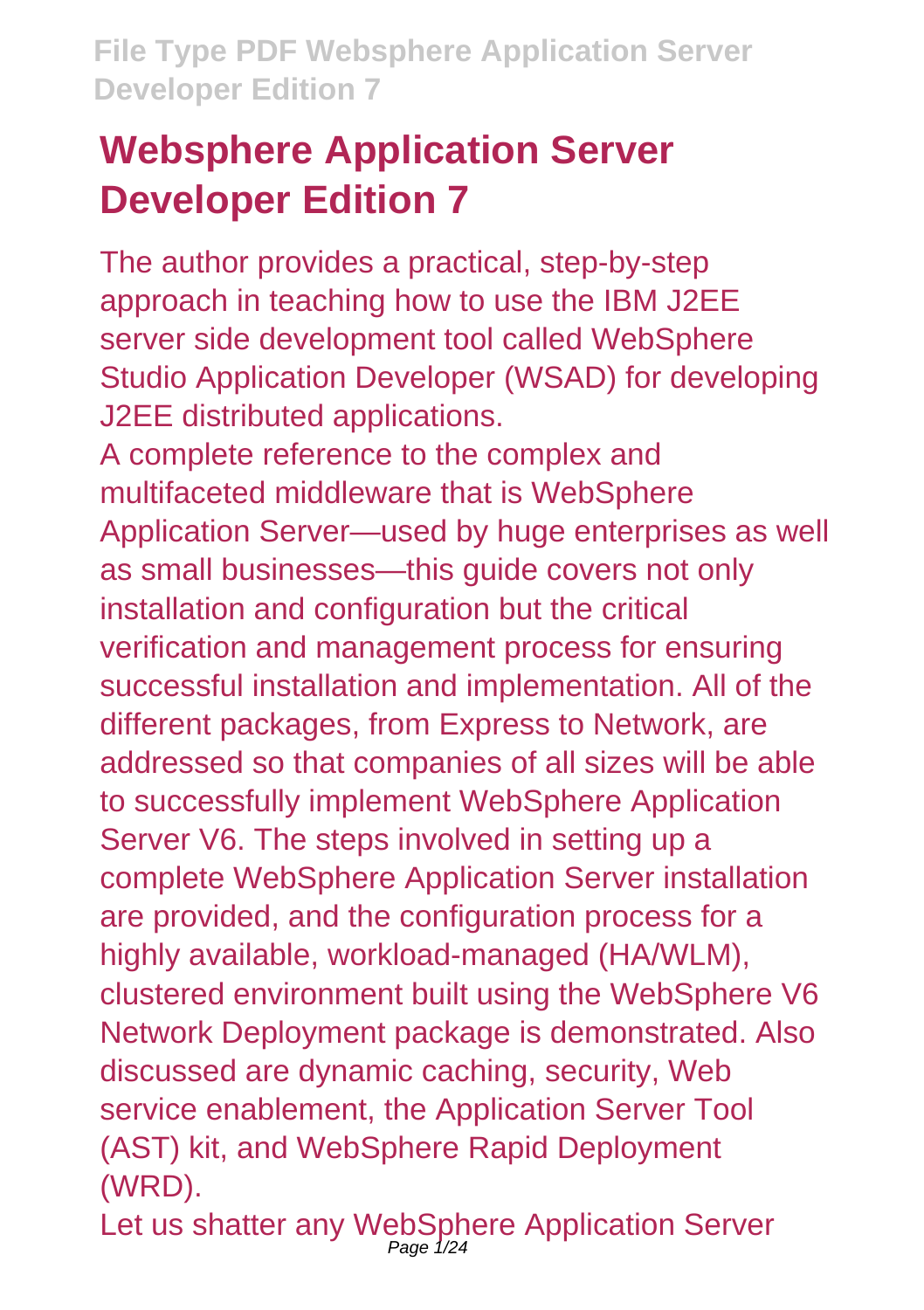myths. There has never been a WebSphere Application Server Guide like this. It contains 77 answers, much more than you can imagine; comprehensive answers and extensive details and references, with insights that have never before been offered in print. Get the information you need--fast! This all-embracing guide offers a thorough view of key knowledge and detailed insight. This Guide introduces what you want to know about WebSphere Application Server. A quick look inside of some of the subjects covered: IBM Websphere Studio Application Developer - History, Servlet - Container servers, WebSphere Application Server for z/OS, WebSphere - History, IBM WebSphere Application Server, HP OpenView - HP OpenView Smart Plug-ins, IBM TXSeries - Features and benefits, IBM WebSphere Process Server, List of IBM products - Middleware and applications, List of SIP software - Proprietary license, NetWare - NetWare 5.x, IBM System Management Facilities - SMF record types, Versant Object Database - Performance, Aspect-oriented software development Adoption, IBM WebSphere Application Server Community Edition - Product Features, WebSphere Application Server for z/OS - WAS z/OS Platform Exploitation, IBM Websphere Studio Application Developer - Overview, WebSphere Portal - Components, WebSphere Application Server - Version 5.0, WebSphere Application Server - Page 2/24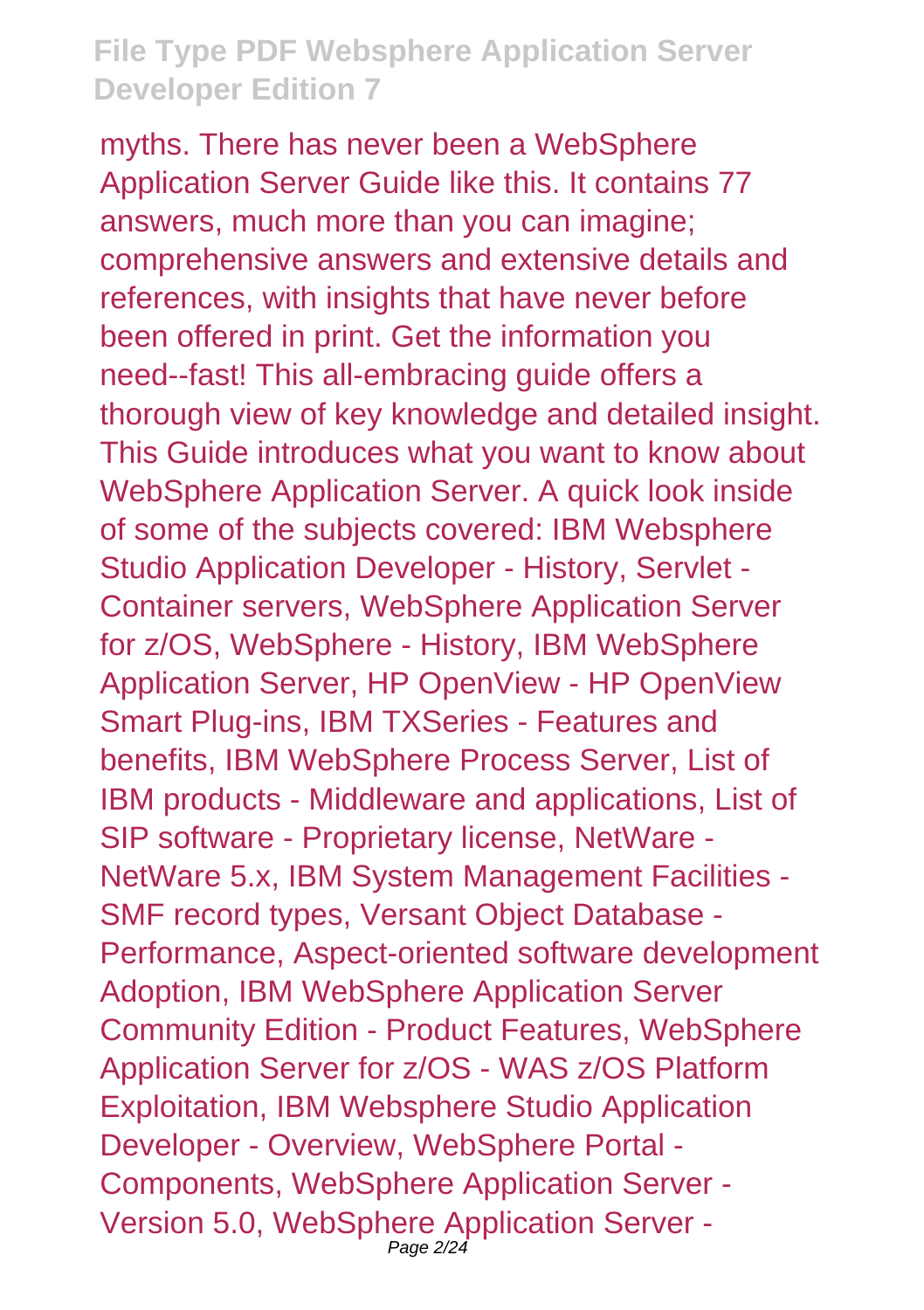Version history, IBM Rational ClearCase - Releases, IBM Rational ClearCase - Infrastructure, OS/400 - Features, Virtual Loadable Module - NetWare 5.x, WebSphere Application Server - Version 6.0, WebSphere Application Server - Version 5.1, IBM TXSeries - A rapid deployment integration server, IBM WebSphere ESB, IBM z/OS - Major characteristics, PureSystems - PureApplication, IBM SAN Volume Controller - Terminology, LandXML - F, WebSphere Optimized Local Adapters - Illustrations of Common API Patterns, and much more... IBM® WebSphere® Application Server V8.5 includes a Liberty profile, which is a highly composable, dynamic application server profile. It is designed for two specific use cases: Developers with a smaller production runtime, and production environments. For developers, it focuses on the tasks that a developer does most frequently, and makes it possible for the developer to complete those tasks as quickly and as simply as possible. For production environments, it provides a dynamic, small footprint runtime to be able to maximize system resources. This IBM Redbooks® publication targets administrators of Liberty environments. It provides the information needed to create, configure, and manage Liberty servers. It includes information about managing multiple servers in an installation, including the use of the new administrative capabilities introduced in WebSphere Application Page 3/24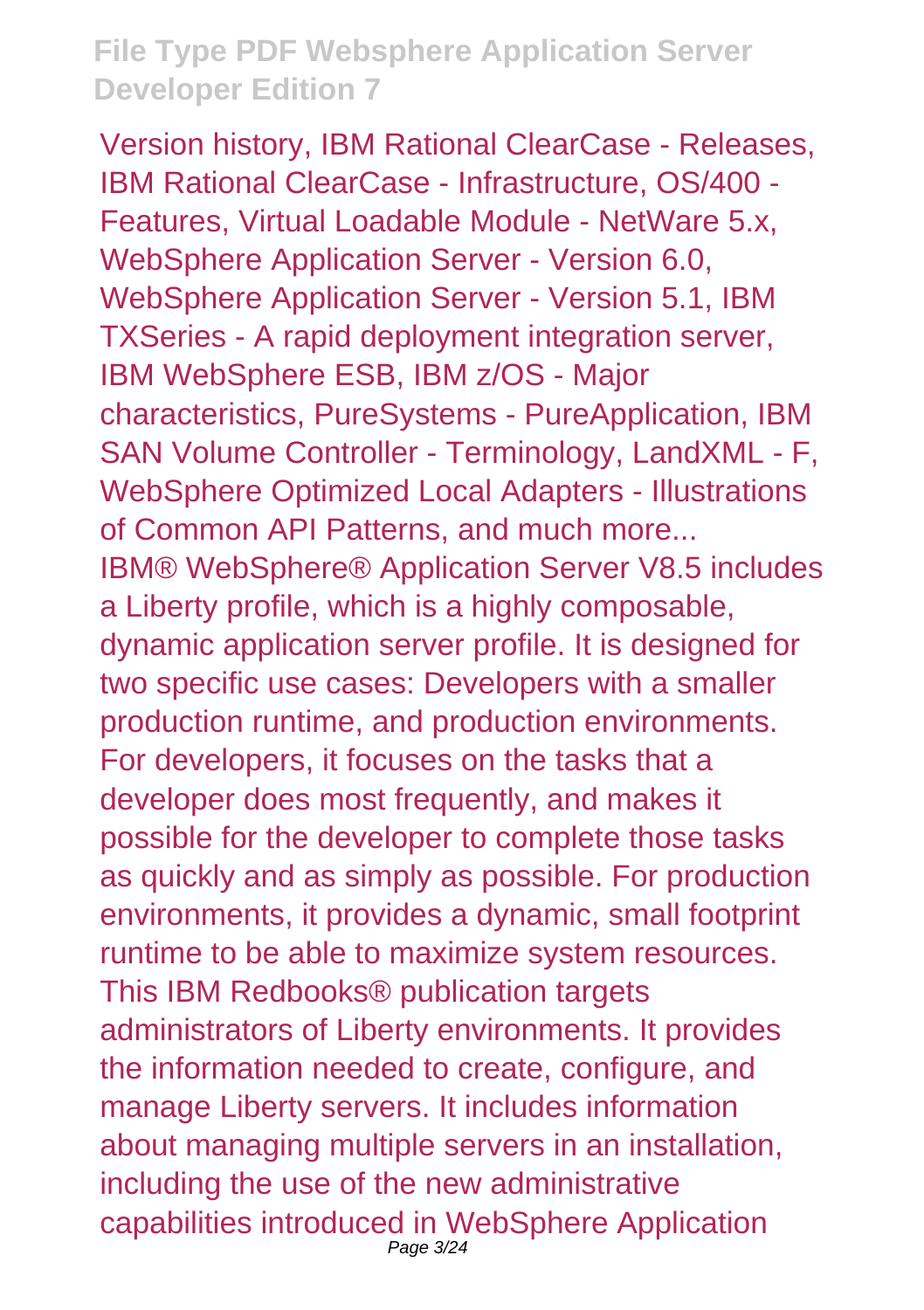Server V8.5.5.7. The following publications are companion publications for this book: WebSphere Application Server: New Features in V8.5.5, REDP-4870 WebSphere Application Server V8.5.5 Technical Overview, REDP-4855 IBM WebSphere Application Server V8.5 Concepts, Planning, and Design Guide, SG24-8022 WebSphere Application Server Liberty Profile Guide for Developers, SG24-8076

IBM® Rational® Application Developer for WebSphere® Software v7.5 (Application Developer, for short) is the full function Eclipse 3.4 based development platform for developing JavaTM Standard Edition Version 6 (Java SE 6) and Java Enterprise Edition Version 5 (Java EE 5) applications with a focus on applications to be deployed to IBM WebSphere Application Server and IBM WebSphere Portal. Rational Application Developer provides integrated development tools for all development roles, including Web developers, Java developers, business analysts, architects, and enterprise programmers. Rational Application Developer is part of the IBM Rational Software Delivery Platform (SDP), which contains products in four life cycle categories: - Architecture management, which includes integrated development environments - Change and release management - Process and portfolio management - Quality management This IBM RedbooksTM publication is a programming Page 4/24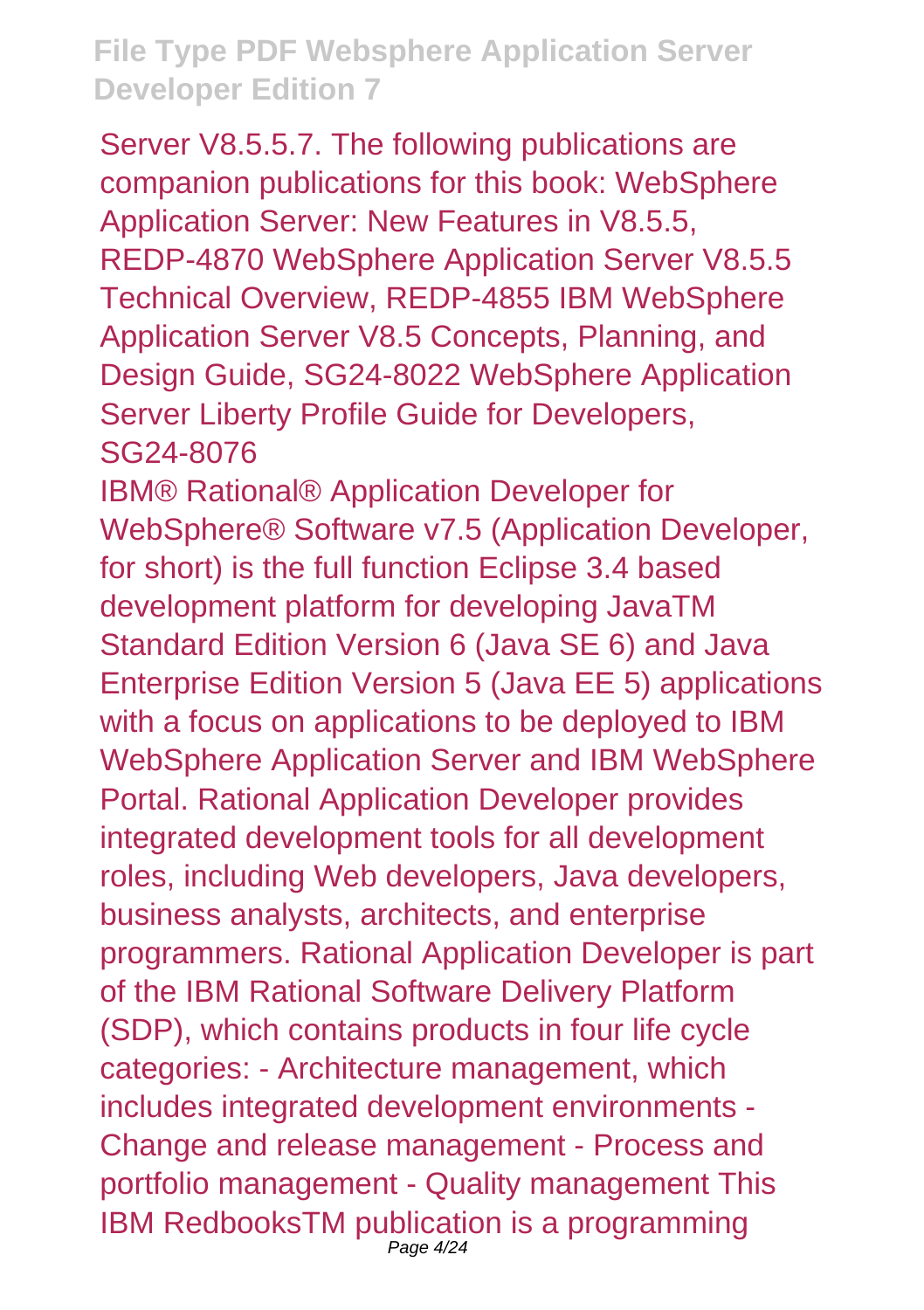guide that highlights the features and tooling included with Rational Application Developer v7.5. Many of the chapters provide working examples that demonstrate how to use the tooling to develop applications, as well as achieve the benefits of visual and rapid application development. This publication is an update of Rational Application Developer V7 Programming Guide, SG24-7501.

Although EJB applications themselves are portable, the manner in which developers install and run EJB products varies widely from one vendor to the next. The goal of this WebSphere AE workbook is to discuss vendor specific requirements and best practices and introduce tools such as the WebSphere Application Assembly Tool, and the WebSphere Administration Console, all in the context of building and running the example programs for O'Reilly's Enterprise JavaBeans, 3rd edition. The Workbook guides developers step-bystep, explaining how to build and deploy working solutions in a particular application server, and provides useful hints, tips and warnings. This WebSphere 4.0 AEs Workbook was originally published by Enterprise JavaBeans author Richard Monson-Haefel's Titan Books publishing company. O'Reilly thought so highly of it, we acquired the rights to publish it ourselves, in order to give more developers access to this critical information. Service Component Architecture (SCA) defines a Page 5/24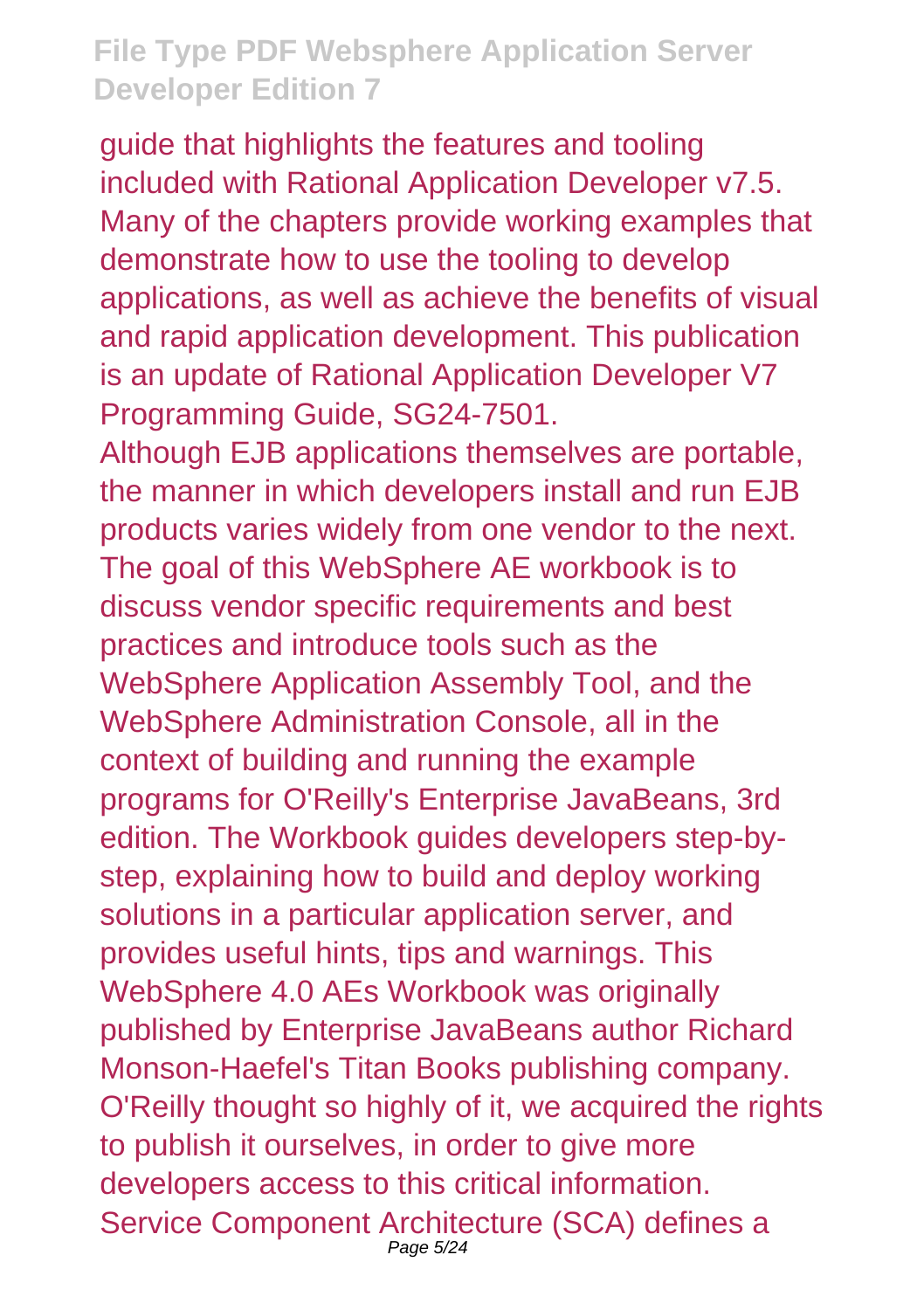service-based model for building business process applications using an SOA approach. This ability to drive a business process using individual, reusable services is the heart of the SOA concept. With IBM® WebSphere® Application Server Feature Pack for Service Component Architecture, you can deploy SCA applications to WebSphere Application Server. This IBM RedpaperTM publication provides a starting point for using the Feature Pack for SCA. It provides an architectural view of SCA and of the Feature Pack. In addition, this paper explains how to create simple SCA components from existing JavaTM and Spring implementations. It discusses how to apply quality of service to applications, and how to deploy and manage SCA artifacts in WebSphere Application Server. The examples in this paper use Rational® Application Developer to illustrate how to create and package SCA applications.

IBM® WebSphere eXtended Transaction Runtime V2.1 is an addition to the IBM Transaction Processing capabilities. This product provides a fast, scalable, and reliable transaction processing experience. Many customers have invested much time and effort in the development of business logic in CICS® style COBOL and C applications and are looking to unlock the value of those applications and extend them by using Java EE. This paper helps you explore this product and provides information that helps you host your CICS style COBOL and C applications on a WebSphere platform. This paper also provides you with a detailed step-by-step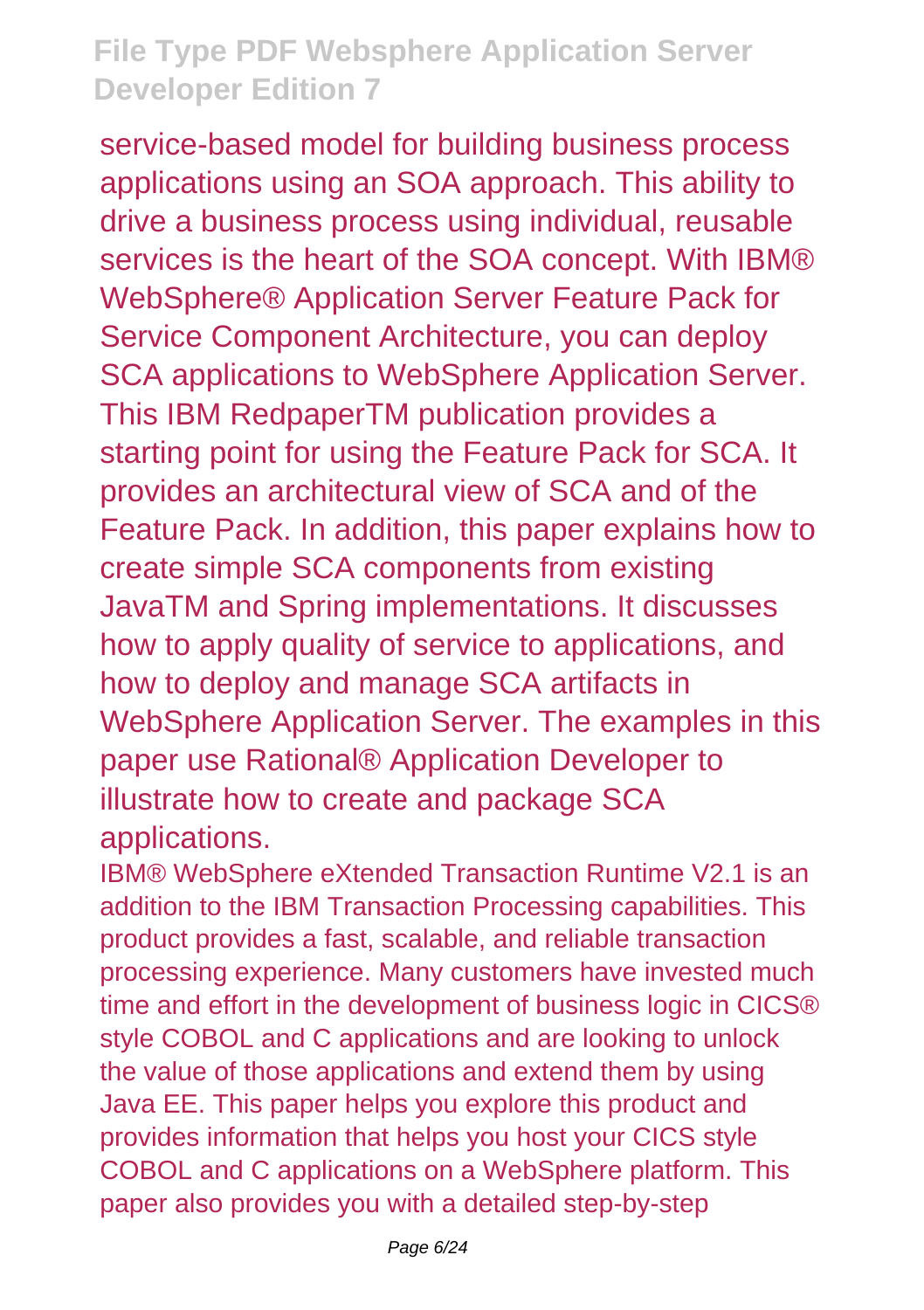approach for modernizing your existing Tuxedo-based applications through a migration to WXTR. This paper is intended for developers and architects who want to extend and reuse their CICS style COBOL and C applications. This IBM® Redbooks® publication provides information about the concepts, planning, and design of IBM WebSphere® Application Server V8 environments. The target audience of this book is IT architects and consultants who want more information about the planning and designing of applicationserving environments, from small to large, and complex implementations. This book addresses the packaging and features in WebSphere Application Server V8 and highlights the most common implementation topologies. It provides information about planning for specific tasks and components that conform to the WebSphere Application Server environment. Also in this book are planning guidelines for WebSphere Application Server V8 and WebSphere Application Server Network Deployment V8 on distributed platforms and for WebSphere Application Server for z/OS® V8. This book contains information about migration considerations when moving from previous releases. This IBM® Redbooks® publication can help you install, tailor, and configure WebSphere® Application Server for Developers V7 on the Microsoft® Windows® platform. WebSphere Application Server for Developers is a no-charge version of WebSphere Application Server for use in a development environment only. It allows application developers to develop and unit test against the same run time as the production version of WebSphere Application Server. This book tells you how to perform these tasks: Download and install WebSphere Application Server for Developers V7. Use the command-line tools, web-based administrative console, and scripting tools. Deploy a web application with JavaTM Database Connectivity (JDBC) to the application Page 7/24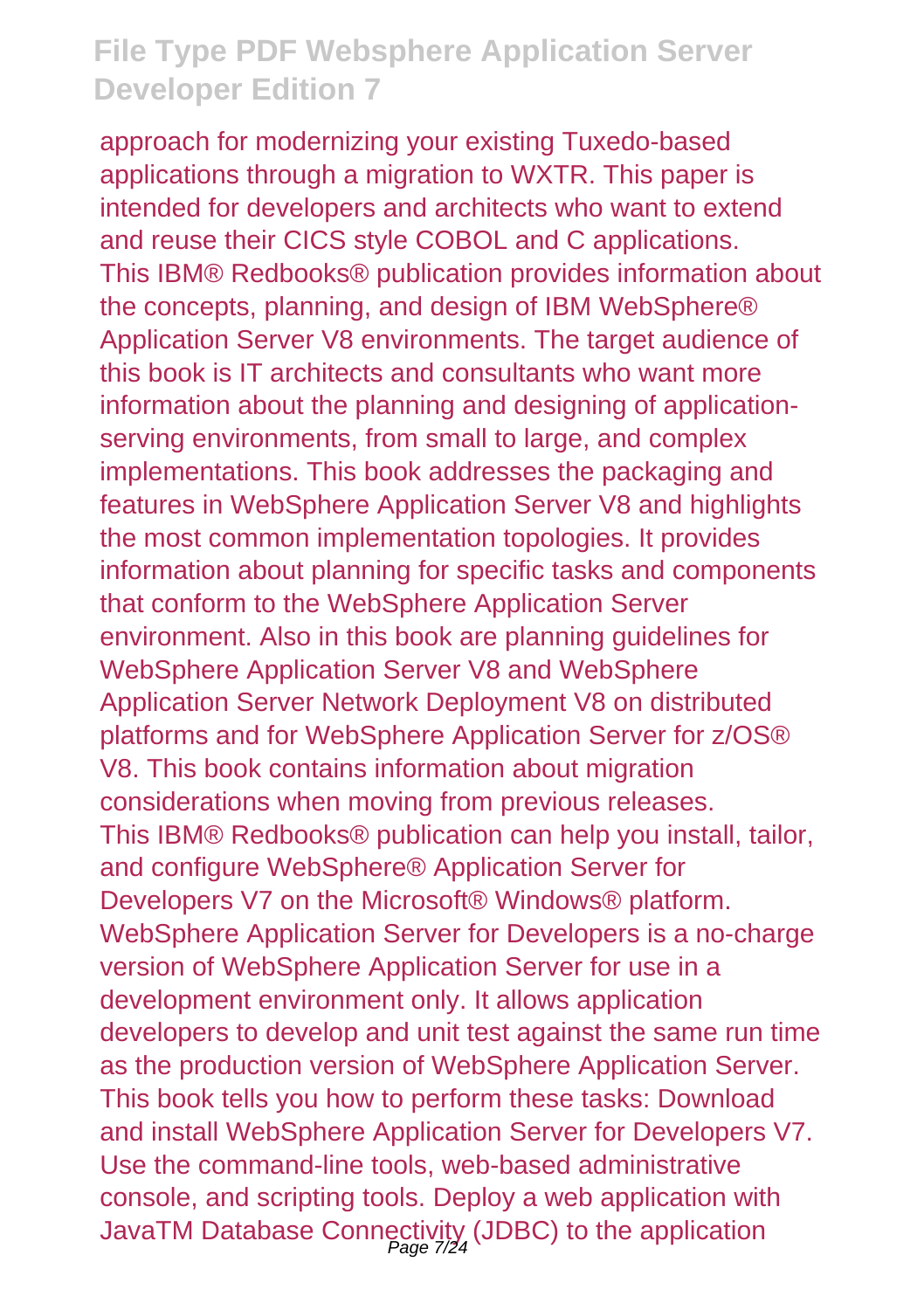server with the first version of a sample application. Configure the sample application with Enterprise JavaBeans 3 (EJB3) and Java Persistence API (JPA). Add Java Message Service (JMS) and message-driven beans (MDBs) to the sample application and configure the built-in system integration bus (SIBus) messaging infrastructure. Add Representational State Transfer (REStful) web service to the sample application. Incorporate WebSphere-specific application bindings files with the application. Enable debugging and produce and analyze JVM outputs. Learn how to use Eclipse to view and debug the sample applications.

IBM DB2 Universal Database V8 offers breakthrough availability, manageability, performance, and scalability. Now, straight from IBM, there's a start-to-finish guide to DB2 Universal Database V8 administration and development for UNIX, Linux, and Windows. This definitive reference covers every aspect of deploying and managing DB2 Universal Database V8, including database design for optimal performance, availability, and recoverability; day-to-day administration and backup; comparing, selecting, and using appropriate DB2 programming techniques; deploying networked and Internet-centered database applications; migrating to DB2 UDB from other databases or earlier versions of DB2; and much more. Using real-world examples, this book shows how to take full advantage of DB2 V8's most powerful enhancements. Philip K. Gunning brings together IBM's best tips and techniques for saving time and money in every facet of database design, development, deployment, and administration. Coverage includes: bull; Leveraging DB2 V8's new Wizards, Advisors, and other automation/selfmanagement features Using the enhanced DB2 XML Extender to build next-generation B2B applications Quickly creating Stored Procedures and UDFs with the new Development Center Exploiting multidimensional clustering,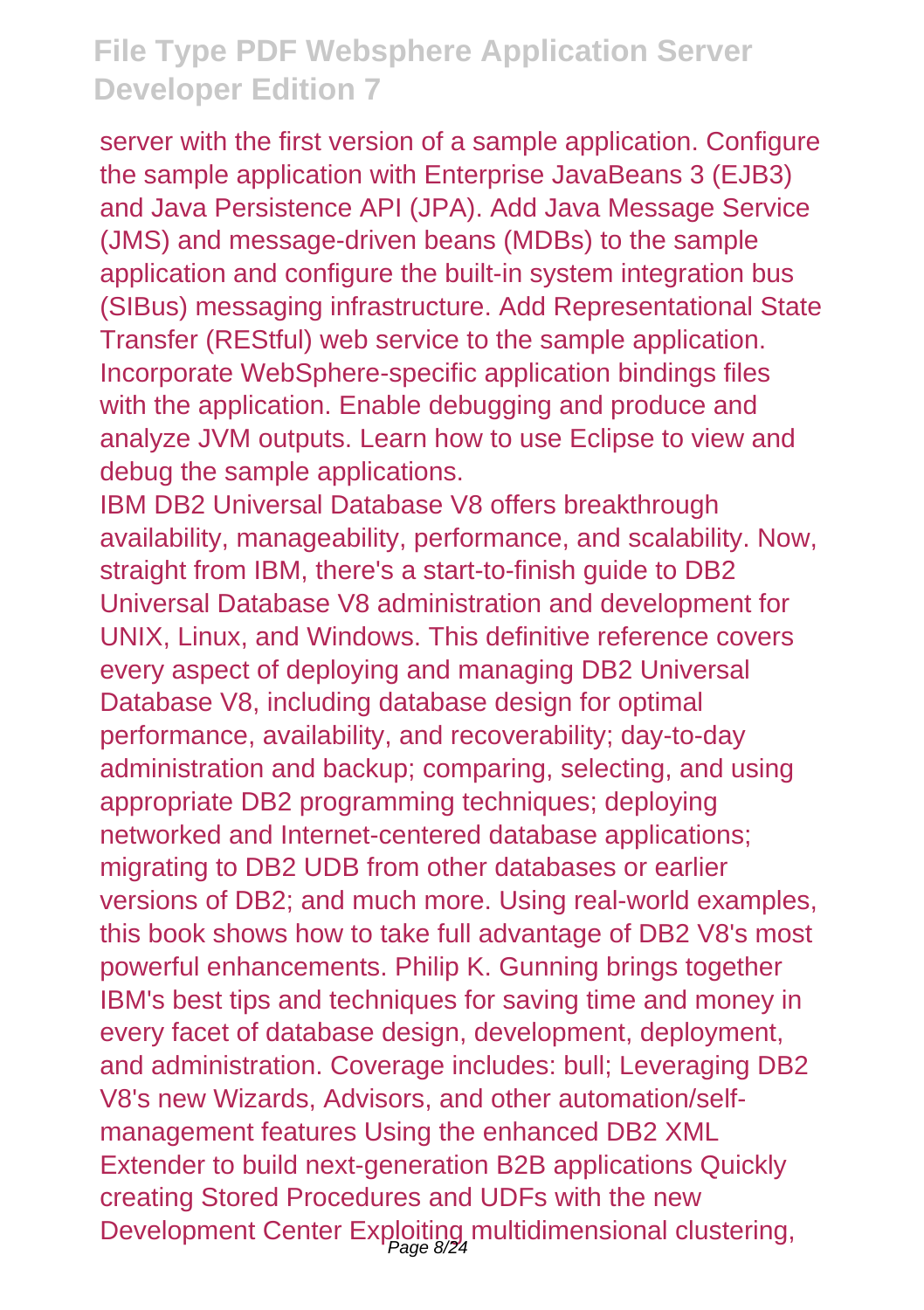prefetching, materialized query tables, Java threading, and other performance improvements Using the DB2 improved monitoring and logging facilities Maximizing availability via online table and index reorganization and dynamic configuration Understanding the latest changes in the DB2 product family

- This is the latest practice test to pass the C9510-401 IBM WebSphere Application Server Network Deployment V8.5.5 and Liberty Profile, System Administration Exam. - It contains 70 Questions and Answers. - All the questions are 100% valid and stable. - You can reply on this practice test to pass the exam with a good mark and in the first attempt.

CD-ROM contains: evaluation version of WebSphere application server, standard ed.; entry version of VisualAge for Java, version 3.0; entry version of WebSphere Studio, version 3.0.

& • Everything Java developers need to start building J2EE applications using WebSphere Tools for the WebSphere Application Server & & • Hands-on techniques and case studies: servlets, JSP, EJB, IBM VisualAge for Java, and more & & • Written by IBM insiders for IBM Press Save Time and Money: Streamline WebSphere Application Server Management with Jython Scripting! Utilizing Jython scripting, you can dramatically reduce the effort, resources, and expense associated with managing WebSphere Application Server. WebSphere Application Server Administration Using Jython will show you how. The first start-to-finish guide to Jython scripting for WebSphere administration, this book's practical techniques and downloadable scripts can help you improve efficiency, repeatability, and automation in Page 9/24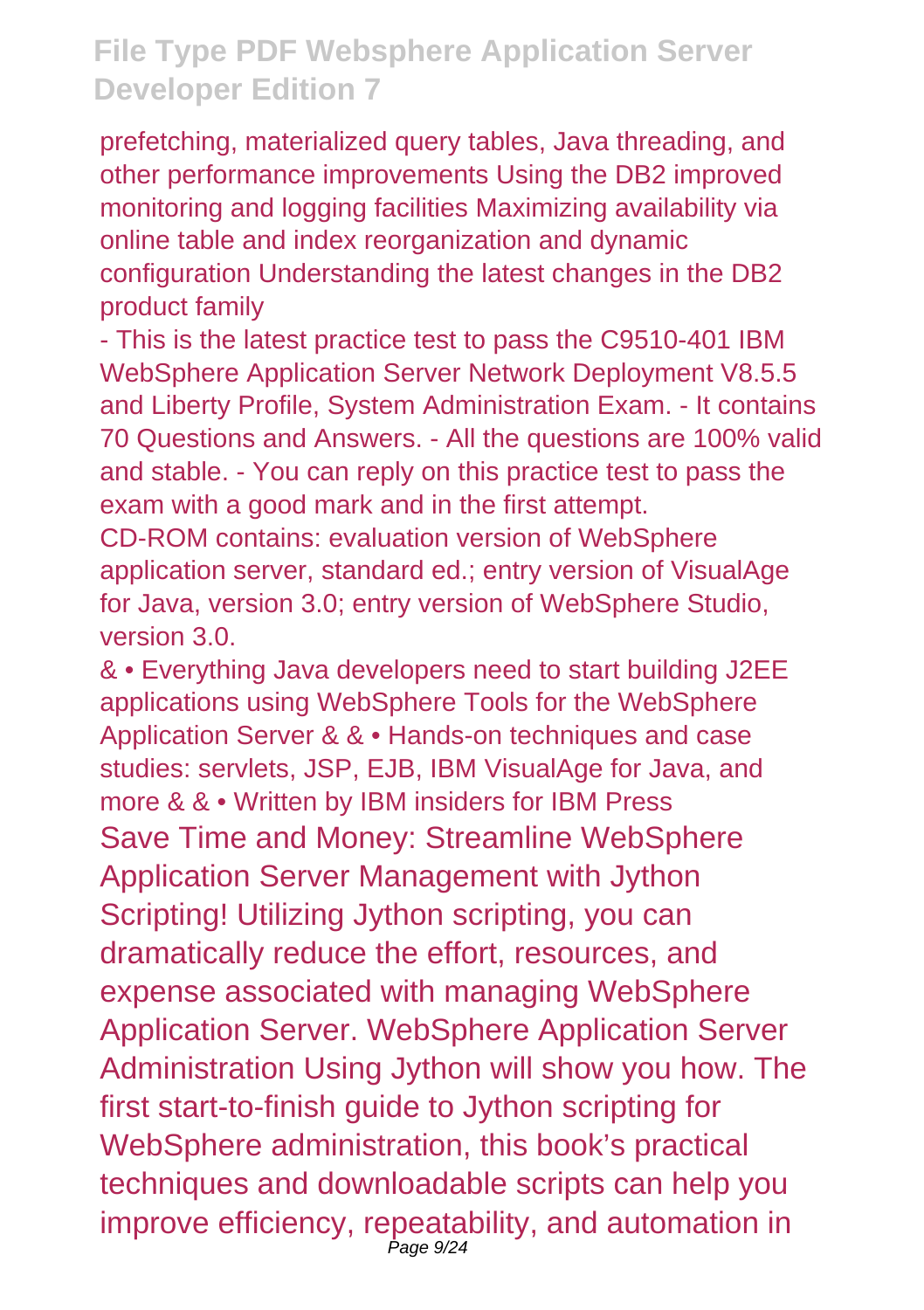any WebSphere environment. This book's expert authors begin with practical introductions to both WebSphere Application Server administration and Jython, today's powerful, Java implementation of Python. Next, they cover a broad spectrum of WebSphere management tasks and techniques, presenting real, easy-to-adapt solutions for everything from server configuration and security to database management. These are powerful solutions you can begin using immediately–whether you're running WebSphere in production, development, or test environments. Coverage includes Mastering the Jython rules, characteristics, and properties that are most valuable in WebSphere scripting Viewing and manipulating WebSphere configuration and run-time details Making the most of the wsadmin scripting engine and objects–including rarely-used wsadmin parameters that can simplify administration Adjusting wsadmin properties to reflect your needs and environment Using the AdminApp scripting object to list, view, install, uninstall, and modify AppServer applications Using the AdminTask object to manipulate WebSphere Application Server at a high level Configuring the WebSphere Application Server with AdminConfig Manipulating active AppServer objects (MBeans) with AdminControl Controlling security, including aliases, roles, administrative and application security, and multiple security domains Page 10/24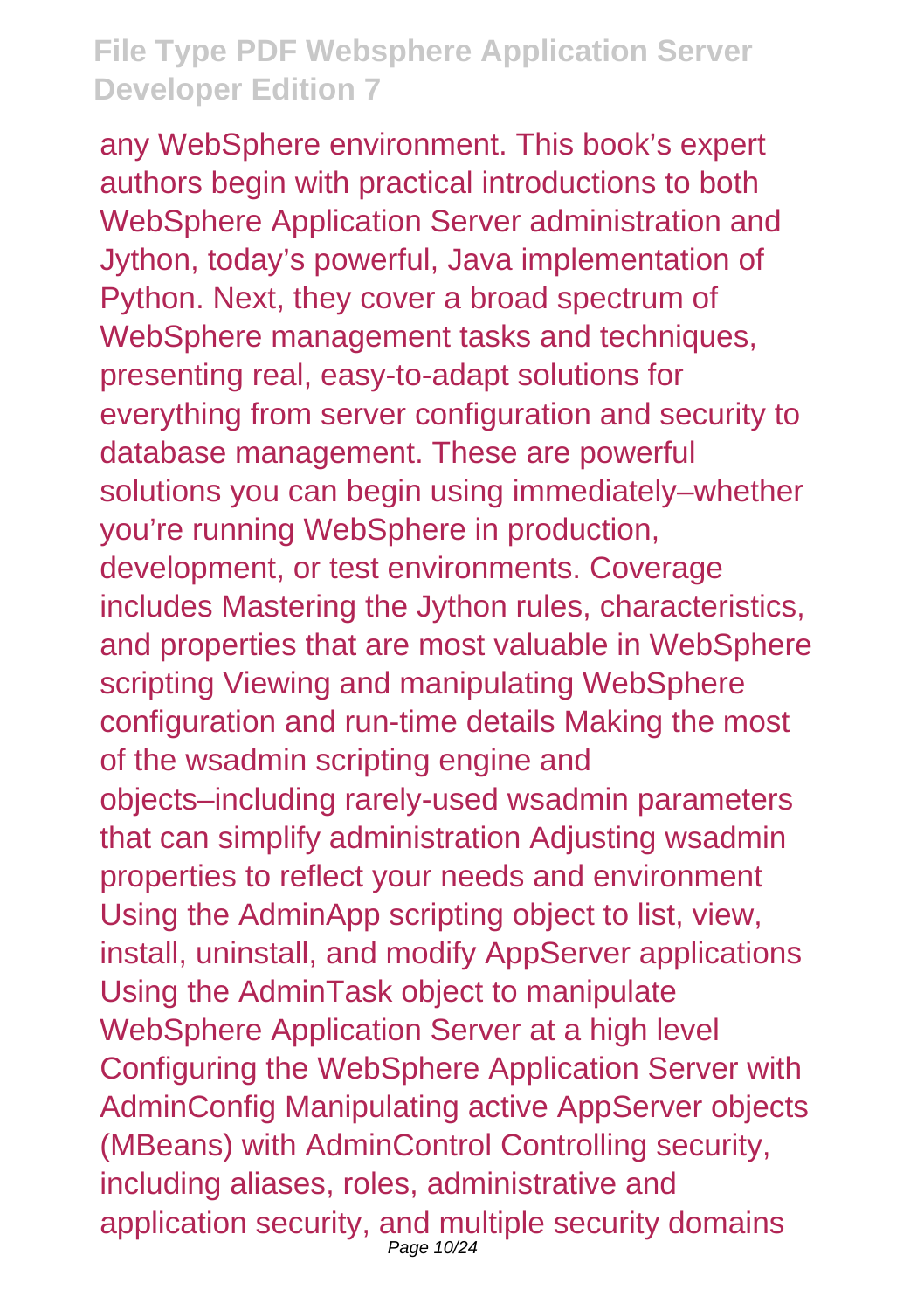This IBM Redbooks publication publication can help you plan and perform the migration of your J2EE applications that are developed for WebSphere Application Server Community Edition V1.1.0.1, enabling them to run on WebSphere Application Server V6.1 - Network Deployment. It includes migration strategy considerations for developing portable applications as well as working migration examples. This book discusses some of the most common migration issues that you might encounter when migrating from J2EE platforms to WebSphere Application Server V6.1. In this book, we use two sample applications to demonstrate how to migrate your J2EE applications. We migrate each application using a different approach and different development tools. In one migration, we use Rational Application Developer V7.0 and, in the other, we use the Application Server Toolkit, which comes with WebSphere Application Server V6.1 - Base. We also describe step-by-step how we built and configured our environment for these migration examples. The audience for this book includes administrators and developers that seek a process and instructions for migrating from WebSphere Application Server Community Edition to the WebSphere Application Server Basic and Network Deployment editions. This IBM® Redbooks® publication helps you plan and execute the migration of J2EE applications developed for Oracle WebLogic Server, JBoss, Page 11/24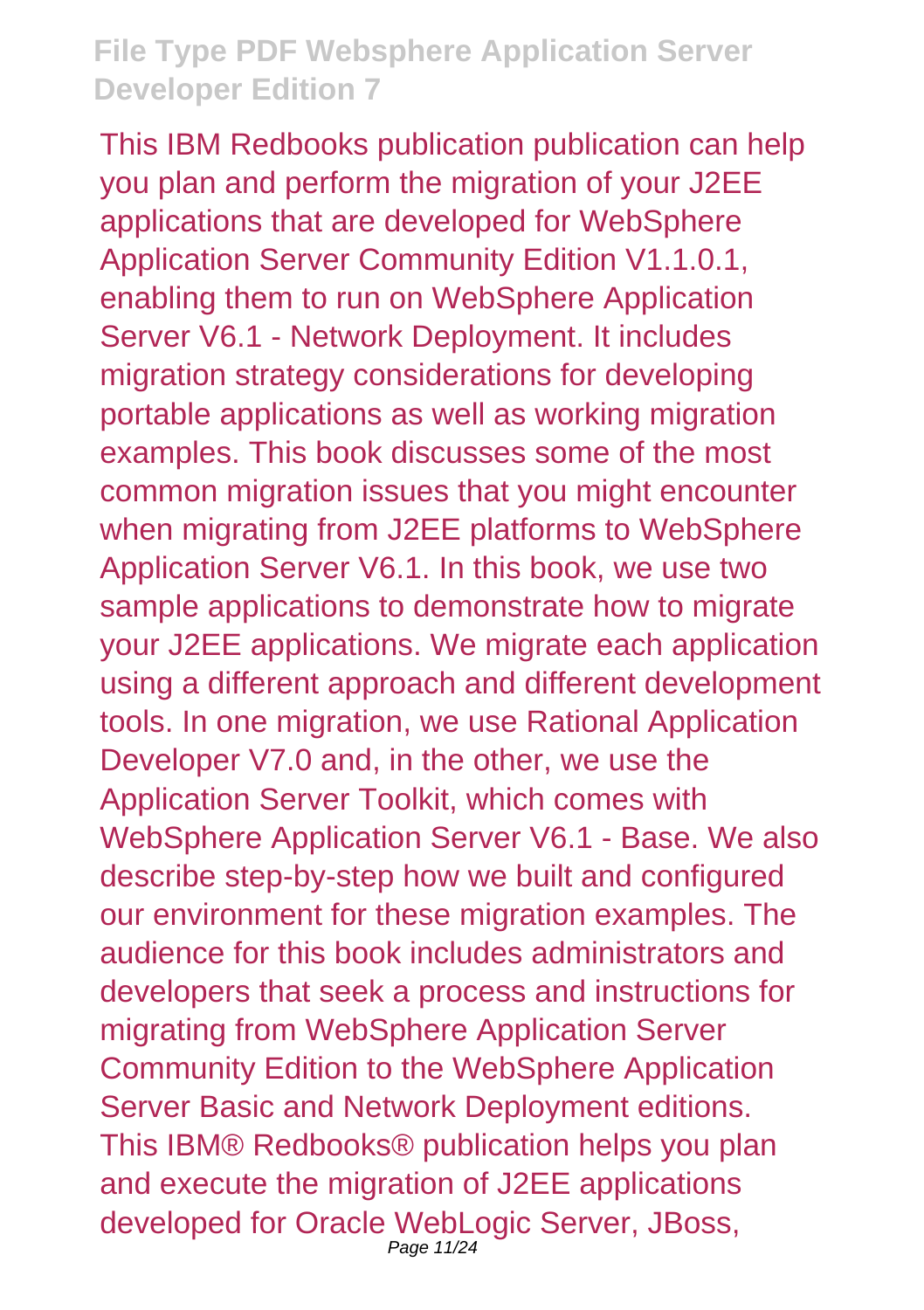GlassFish, and Apache Tomcat, so that they run on WebSphere® Application Server V7. This book provides detailed information to plan migrations, suggested approaches for developing portable applications, and migration working examples for each of the platforms from which we migrated. It is not our intention to provide a feature-by-feature comparison of these application servers versus WebSphere Application Server V7, or to argue the relative merits of the products, but to produce practical technical advice for developers who have to migrate applications from these vendors to WebSphere Application Server V7. The book is intended as a migration guide for IT specialists who are working on migrating applications written for other application servers to WebSphere Application Server V7.

Build Tomorrow's Best Mobile/Web Applications with IBM WebSphere Application Server 8.5 and IBM Worklight This guide presents a coherent strategy for building modern mobile/web applications that are fast, responsive, interactive, reusable, maintainable, extensible, and a pleasure to use. Four IBM experts offer practical, hands-on coverage of front-end development with IBM WebSphere Application Server 8.5, IBM Worklight, and today's most popular open source frameworks. Using well-crafted examples, the authors introduce best practices for MobileFirst development, helping you create apps Page 12/24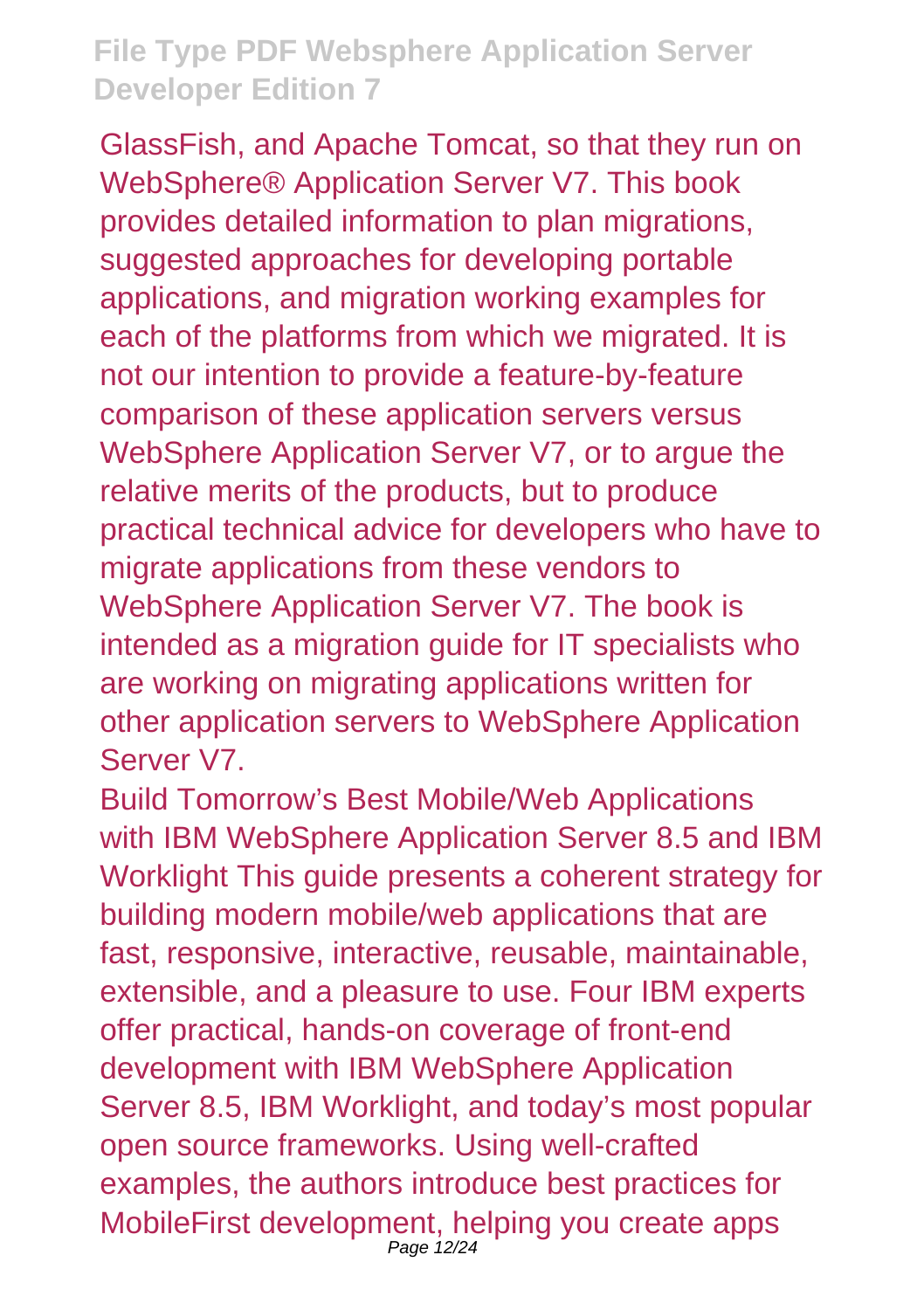that work superbly on mobile devices and add features on conventional browsers. Throughout, you'll learn better ways to deliver Web 2.0 apps with HTML /JavaScript front ends, RESTful Web Services, and persistent data. Proven by IBM and its customers, the approach covered in this book leads to more successful mobile/web applications—and more effective development teams. Coverage Includes • Developing for MobileFirst: moving from "graceful degradation" to "progressive enhancement" • Quickly delivering lightweight JEE apps with WebSphere Application Server's new Liberty Profile • Implementing an agile, usercentered, page-oriented approach to design • Constructing REST services with WebSphere Liberty, Eclipse, and JEE annotations • Building better front-end application architectures with frameworks and JavaScript • Designing and building complex, transactional RESTful services that interface with databases and other data sources • Building IBM Worklight hybrid apps with open source frameworks: jQuery Mobile, Backbone, Require.js, and Handlebars • Debugging cross-platform, multilanguage modern web apps • Promoting scalability, security, and connectivity into the wider enterprise The IBM Press developerWorks Series pairs books with complementary resources on the developerWorks website at https://www.ibm.com/developerworks/dwbooks/ Page 13/24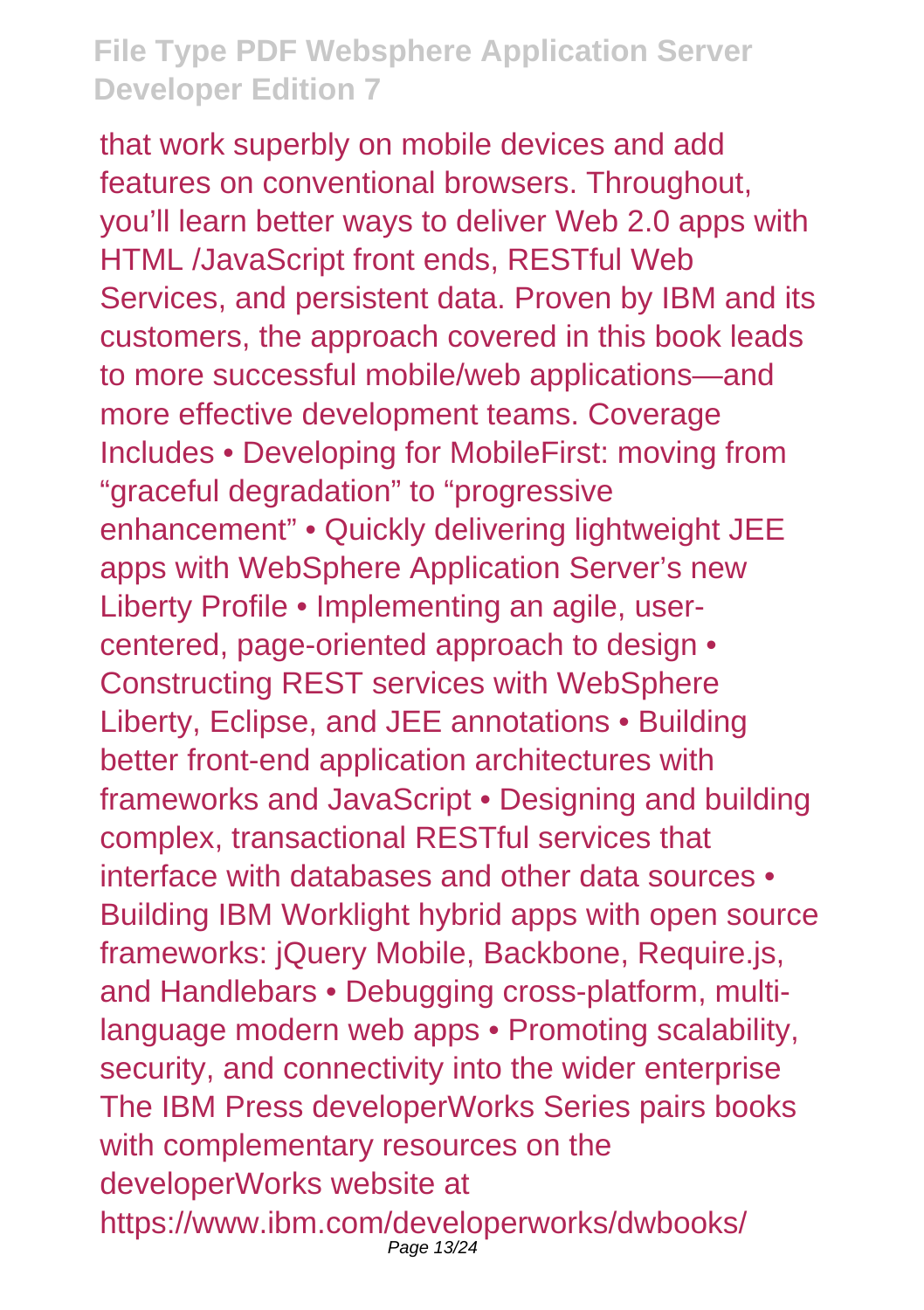This IBM® Redbooks® publication provides information about the concepts, planning, and design of IBM WebSphere® Application Server V8.5 environments. The target audience of this book is IT architects and consultants who want more information about the planning and design of application-serving environments, from small to large, and complex implementations. This book addresses the packaging and features in WebSphere Application Server, and highlights the most common implementation topologies. It provides information about planning for specific tasks and components that conform to the WebSphere Application Server environment. Also in this book are planning guidelines for Websphere Application Server and Websphere Application Server Network Deployment on distributed platforms. It also includes guidelines for WebSphere Application Server for IBM z/OS®. This book contains information about migration considerations when moving from previous releases. This book has been updated with the new features introduced with WebSphere Application Server V8.5.5

IBM® Rational® Application Developer for WebSphere® Software V8 is the full-function Eclipse 3.6 technology-based development platform for developing JavaTM Platform, Standard Edition Version 6 (Java SE 6) and Java Platform, Enterprise Edition Version 6 (Java EE 6) applications. Beyond Page 14/24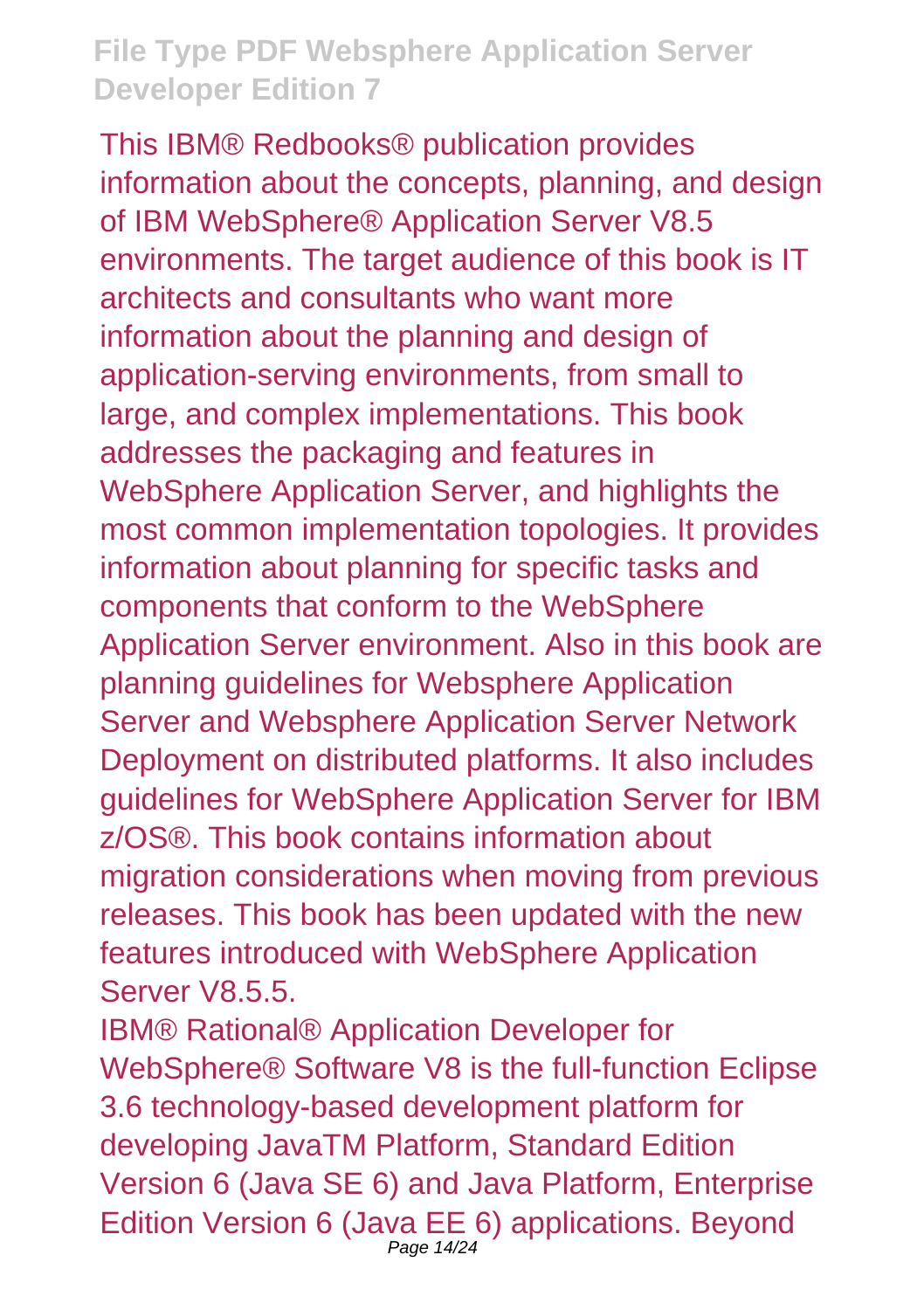this function, Rational Application Developer provides development tools for technologies, such as OSGi, Service Component Architecture (SCA), Web 2.0, and XML. It has a focus on applications to be deployed to IBM WebSphere Application Server and IBM WebSphere Portal. Rational Application Developer provides integrated development tools for all development roles, including web developers, Java developers, business analysts, architects, and enterprise programmers. This IBM Redbooks® publication is a programming guide that highlights the features and tooling included with Rational Application Developer V8.0.1. Many of the chapters provide working examples that demonstrate how to use the tooling to develop applications and achieve the benefits of visual and rapid application development. This publication is an update of Rational Application Developer V7.5 Programming Guide, SG24-7672.

IBM WebSphere Application Server Liberty Profile Guide for DevelopersIBM Redbooks IBM WebSphere Application Server 8.0 Administration Guide is a highly practical, example-driven tutorial. You will be introduced to WebSphere Application Server 8.0, and guided through configuration, deployment, and tuning for optimum performance. If you are an administrator who wants to get up and running with IBM WebSphere Application Server 8.0, then this book is not to be missed. Experience with WebSphere and Java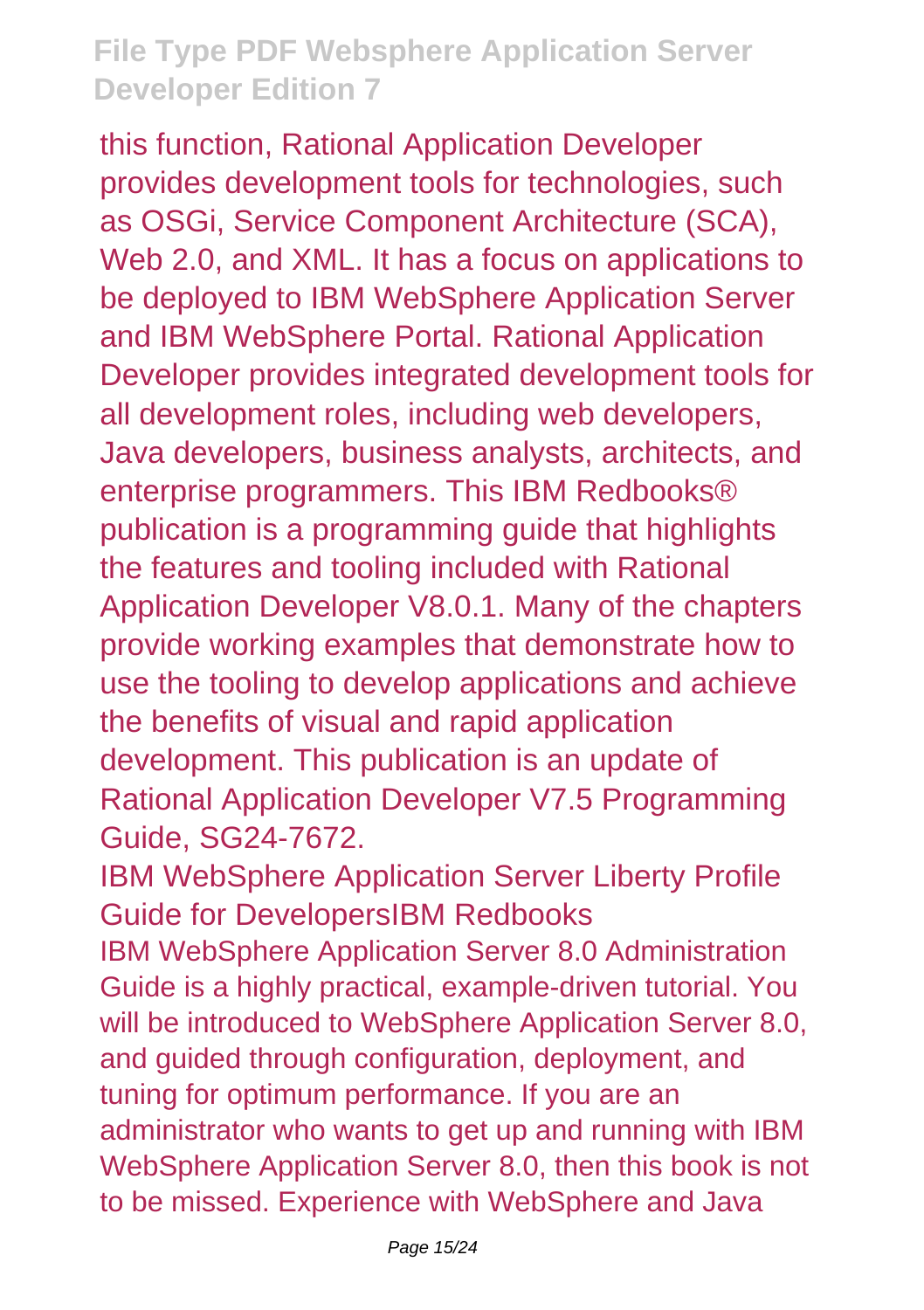would be an advantage, but is not essential. From the very 1st chapter, this book tackles the main technique of WebSphere Application Server deployment, and provides the necessary tools to design and manage a realistic Websphere technical integration. Topics include: \* Offers clear understanding of the WebSphere Application Server installation and configuration \* Provides a complete guide to creating a WebSphere development environment with both WebSphere Studio Site Developer and WebSphere Studio Application Developer \* Includes extensive coverage of development for WebSphere including EJBs, JavaServer Pages, and Servlets \* Offers WebSphere Administrators solutions for session management and application packaging and more....

Expert Guide to Deploying, Using, and Managing DataPower SOA Appliances IBM® WebSphere® DataPower® appliances can simplify SOA deployment, strengthen SOA security, enhance SOA performance, and dramatically improve SOA return on investment. In this book, a team of IBM's leading experts show how to make the most of DataPower SOA appliances in any IT environment. The authors present IBM DataPower information and insights that are available nowhere else. Writing for working architects, administrators, and security specialists, they draw extensively on their deep experience helping IBM customers use DataPower technologies to solve challenging system integration problems. IBM WebSphere DataPower SOA Appliance Handbook begins by introducing the rationale for SOA appliances and explaining how DataPower appliances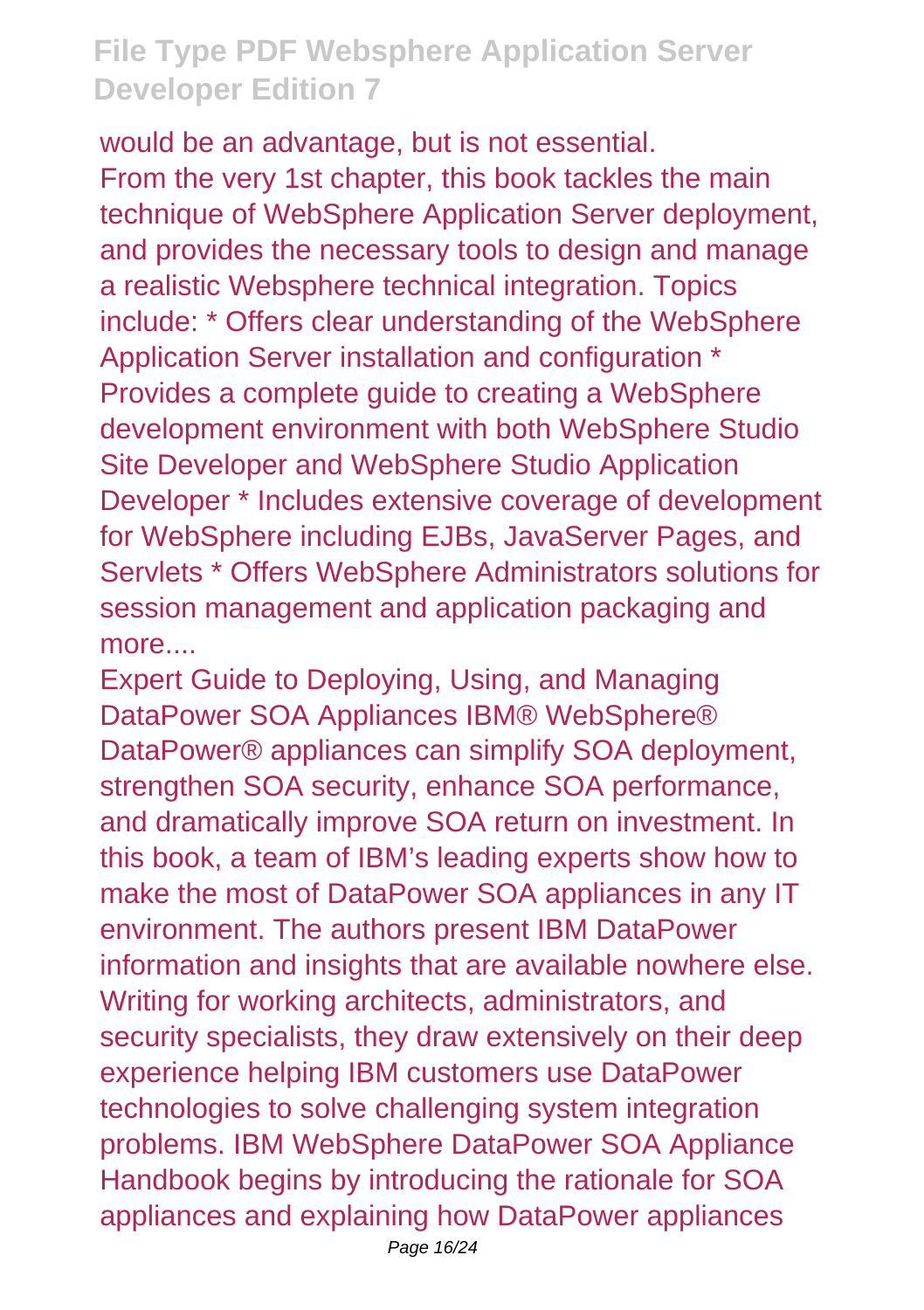work from network, security, and Enterprise Service Bus perspectives. Next, the authors walk through DataPower installation and configuration; then they present deep detail on DataPower's role and use as a network device. Using many real-world examples, the authors systematically introduce the services available on DataPower devices, especially the "big three": XML Firewall, Web Service Proxy, and Multi-Protocol Gateway. They also present thorough and practical guidance on day-to-day DataPower management, including, monitoring, configuration build and deploy techniques. Coverage includes • Configuring DataPower's network interfaces for common scenarios • Implementing DataPower deployment patterns for security gateway, ESB, and Web service management applications • Proxying Web applications with DataPower • Systematically addressing the security vulnerabilities associated with Web services and XML • Integrating security with WebSphere Application Server • Mastering DataPower XSLT custom programming • Troubleshooting using both built-in and external tools Secure your IBM WebSphere applications with Java EE and JAAS security standards using this book and eBook This IBM® Redbooks® publication explains the capabilities of IBM WebSphere® Application Server Liberty profile (Liberty profile), which is lightweight, easy to install, and fast to use. Liberty profile provides a convenient and capable platform for developing and testing your web and OSGi applications. The Liberty profile server is built by using OSGi technology and concepts. The fit-for-purpose nature of the run time relies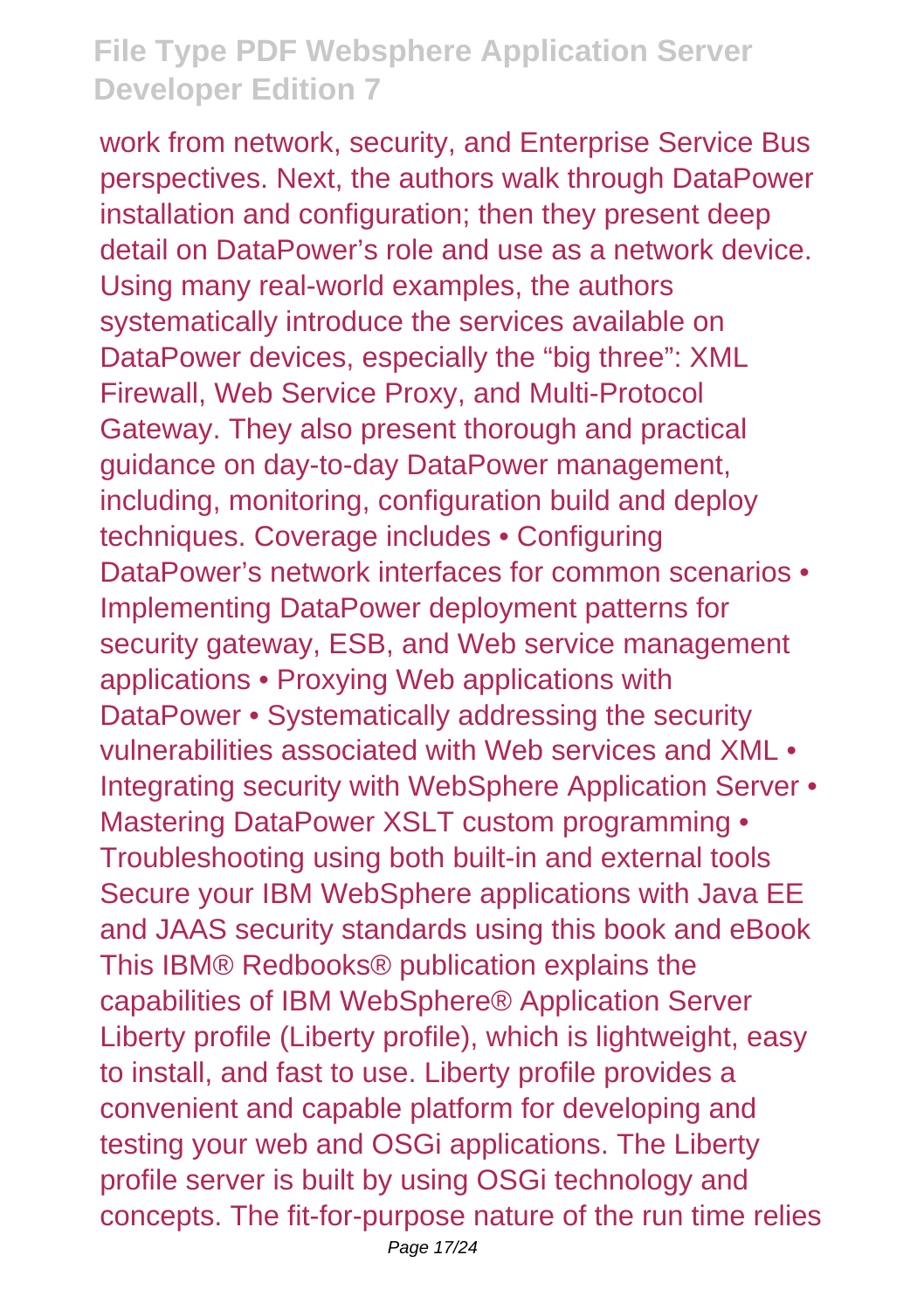on the dynamic behavior that is inherent in the OSGi framework and service registry. As bundles are installed or uninstalled from the framework, their services are automatically added or removed from the service registry. The result is a dynamic, composable run time that can be provisioned with only what your application requires and responds dynamically to configuration changes as your application evolves. This book can help you install, customize, and configure several popular open source technologies that can be deployed effectively with the Liberty profile server. The following popular open source toolkits for the Liberty profile server were selected for this book based on the significant enhancements they provide to the web application development process: Apache Maven Spring Framework Hibernate Jenkins Opscode Chef Arquillian MongoDB In this book, the Todo sample demonstrates the use of multiple open source frameworks or toolkits with the Liberty profile server, including Maven, MongoDB, Spring, JPA, Arquillian, Wicket, and others. The Todo sample is a simple application that can be used to create, update, and delete todo items and todo lists, and put the todo items into a related todo list.

From development to troubleshooting, this is the only complete reference for IBM WebSphere Application Server Advanced Edition v.4. Readers can put what they learn to work immediately.

This IBM® Redbooks® publication demonstrates, through a practical solution and step-by-step implementation instructions, how customers can use the IBM Rational® Application Lifecycle Management (ALM)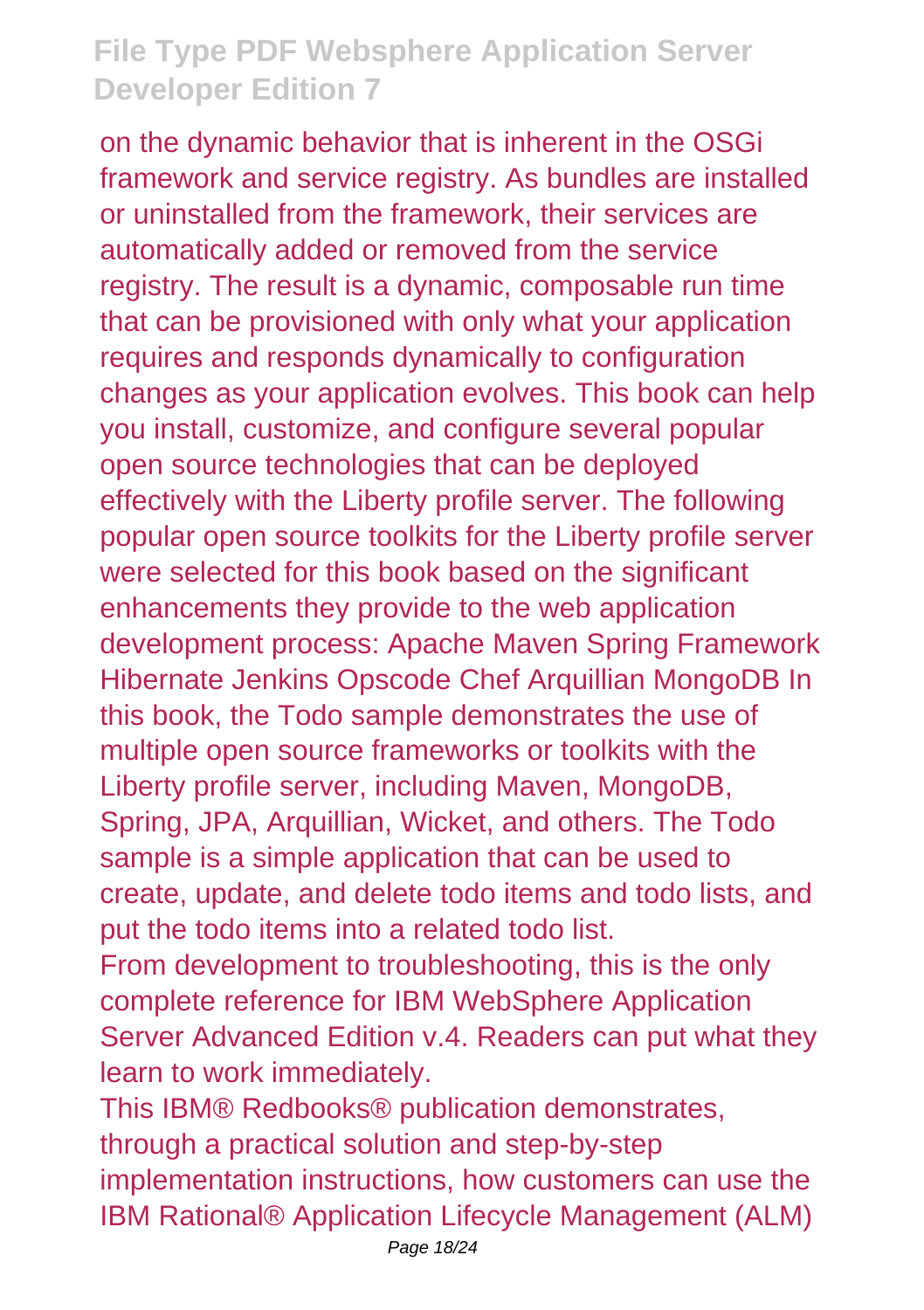portfolio to build and manage an integrated IBM WebSphere® Application. Building a business application (mobile and desktop) that uses WebSphere Application Server, IBM MQ, IBM Integration Bus (IIB), Business Process Management (BPM), Operational Decision Management (ODM), and Mobile. IBM RedpaperTM publication, Rapid deployment of integrated WebSphere solutions in your cloud, REDP-5132, is an extension to this IBM Redbooks publication. Using the same practical solution covered in this Redbooks publication, REDP-5132 demonstrates how the IBM PureApplication® System is a "logical extension" versus a "whole new world", covering PureApplication Patterns and the new PureApplication as a service on Softlayer. The intended audience for this book is architects, developers, administrators, and DevOps personnel.

Develop and deploy powerful Web-based applications on multiple platforms--including UNIX, NT, and AIX. Packed with essential information as well as advanced techniques for developers and system integrators, this book will help you maximize every aspect of WebSphere's functionality, and fully leverage the power of this key e-infrastructure software. Covering core Web technologies including EJB, J2EE, and servlets and including original source code for hundreds of working programs, IBM WebSphere Application Server Programming belongs in the hands of every serious WebSphere developer and system integrator. Manage and administer your WebSphere application server to create a reliable, secure, and scalable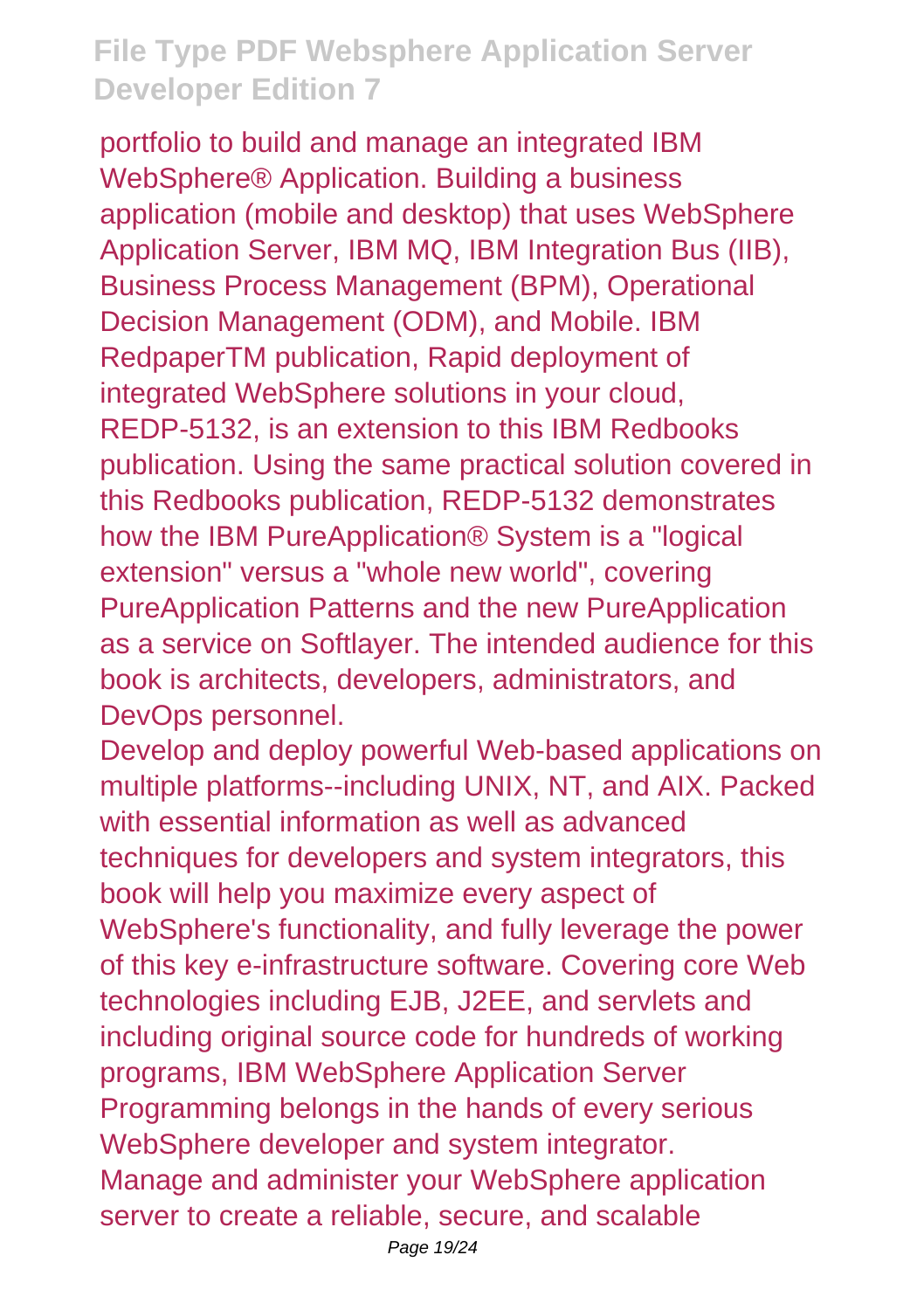environment for running your applications with this book and eBook.

This IBM® Redbooks® publication provides system administrators and developers with the knowledge to configure an IBM WebSphere® Application Server Version 8 runtime environment, to package and deploy applications, and to perform ongoing management of the WebSphere environment. As one in a series of IBM Redbooks publications and IBM Redpapers publications for V8, the entire series is designed to give you in-depth information about key WebSphere Application Server features. In this book, we provide a detailed exploration of the WebSphere Application Server V8 runtime administration process. This book includes configuration and administration information for WebSphere Application Server V8 and WebSphere Application Server Network Deployment V8 on distributed platforms and WebSphere Application Server for z/OS® V8. The following publications are prerequisites for this book: WebSphere Application Server V8.0 Technical Overview, REDP-4756 IBM WebSphere Application Server V8 Concepts, Planning, and Design Guide, SG24-7957 Businesses are always looking for ways to improve the customer experience. They need to connect with existing and new customers in innovative ways and deliver experiences that never disappoint. They also require technology-strengthened business strategies with the flexibility to adapt to new opportunities quickly. To achieve this agile state, many are using cloud-based solutions to create personalized customer experiences and harness existing enterprise applications, data, and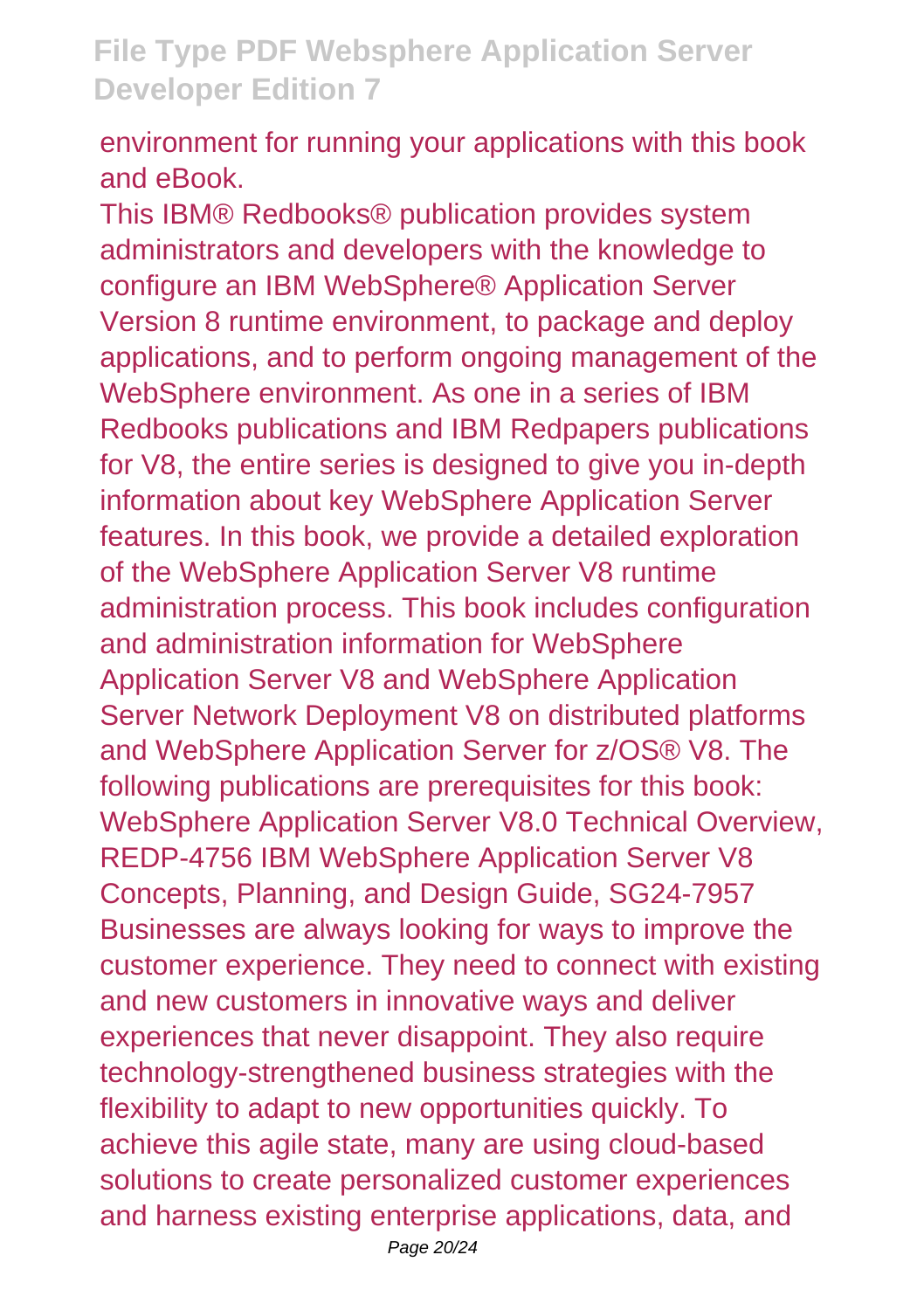services for a competitive advantage. IBM® WebSphere® Application Server on cloud (WebSphere on cloud) helps businesses like yours take advantage of the cloud as a strategic environment to realize various benefits: Reduce costs by optimizing the entire application-related infrastructure. Create opportunities by rapidly creating and integrating cloud-based applications. Reap more value from existing applications by augmenting them with cloud services. Deliver compelling customer experiences across all channels. Speed time to market at a lower cost through rapid creation and deployment of APIs and microservices. Increase brand reach or drive new revenue by publishing APIs externally. Drive innovation by enhancing your Java applications with IBM Bluemix® services. Optimize existing workloads by lifting and shifting them unchanged to the cloud in just minutes, allowing you to take advantage of fast and flexible provisioning, and pay-asyou-go pricing. This IBM Redbooks® RedguideTM publication introduces the WebSphere on cloud capabilities and highlights key concepts that are associated with this IBM WebSphere offering. The guide discusses the business value offered by WebSphere on cloud, provides a high-level architectural view, and explains three common entry points (Create, Connect, and Optimize) to cloud. The guide also identifies the IBM products that play important roles in those entry points. It includes real-world examples of how customers are using WebSphere on cloud to resolve business challenges and enhance return on investment (ROI). This IBM® Redbooks® publication describes IBM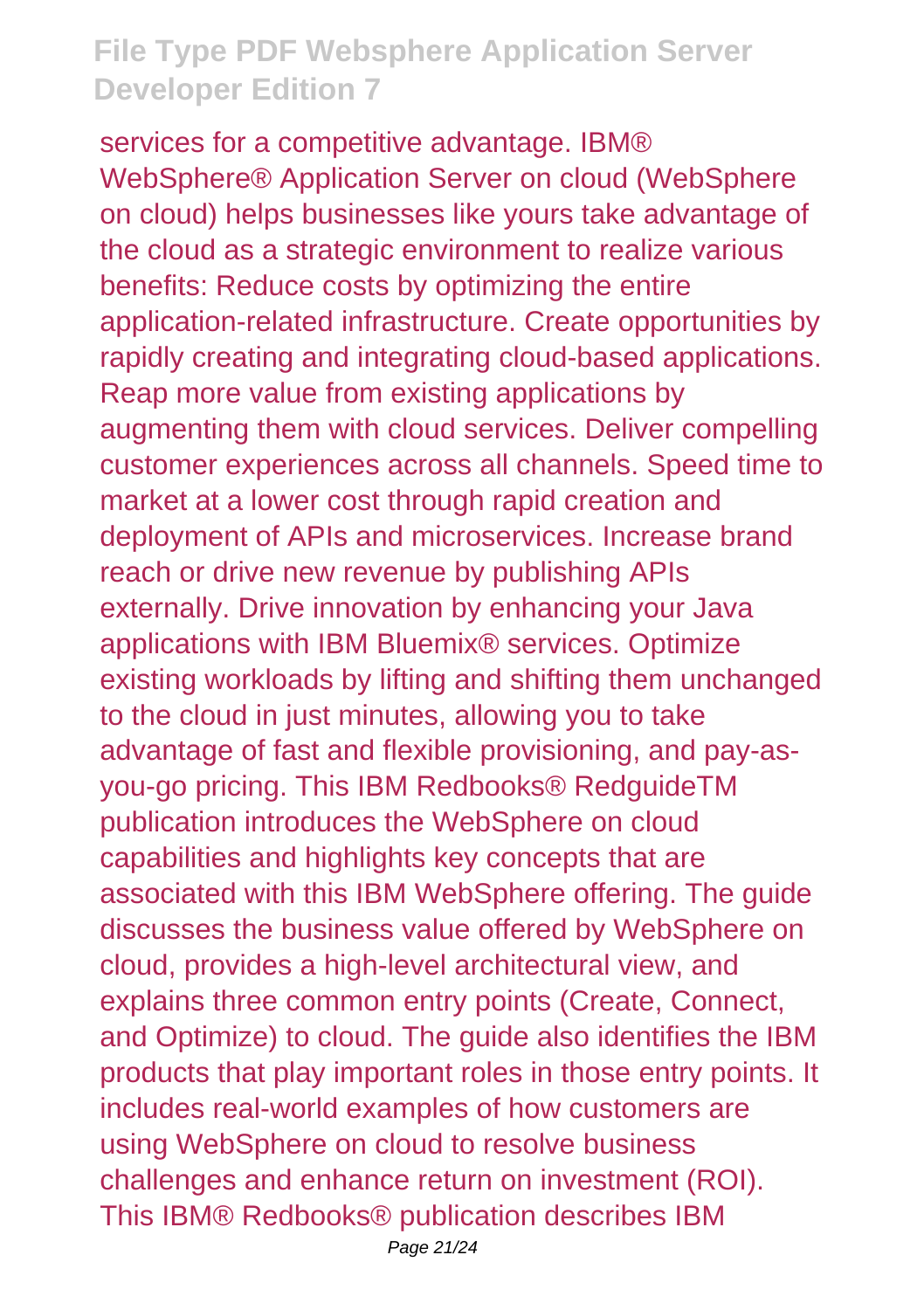TXSeries® for Multiplatforms, which is the premier IBM distributed transaction processing software for businesscritical applications. Before describing distributed transaction processing in general, we introduce the most recent version of TXSeries for Multiplatforms. We focus on the following areas: The technical value of TXSeries for Multiplatforms New features in TXSeries for Multiplatforms Core components of TXSeries Common TXSeries deployment scenarios Deployment, development, and administrative choices Technical considerations It also demonstrates enterprise integration with products, such as relational database management system (RDBMS), IBM WebSphere® MQ, and IBM WebSphere Application Server. In addition, it describes system customization, reviewing several features, such as capacity planning, backup and recovery, and high availability (HA). We describe troubleshooting in TXSeries. We also provide details about migration from version to version for TXSeries. A migration checklist is included. We demonstrate a sample application that we created, called BigBlueBank, its installation, and the server-side and client-side programs. Other topics in this book include application development and system administration considerations. This book describes distributed IBM Customer Information Control System (IBM CICS®) solutions, and how best to develop distributed CICS applications. IBM® WebSphere® Application Server V8.5 includes a Liberty profile, which is a highly composable, dynamic application server profile. It is designed for two specific use cases: Developer with a smaller production run time,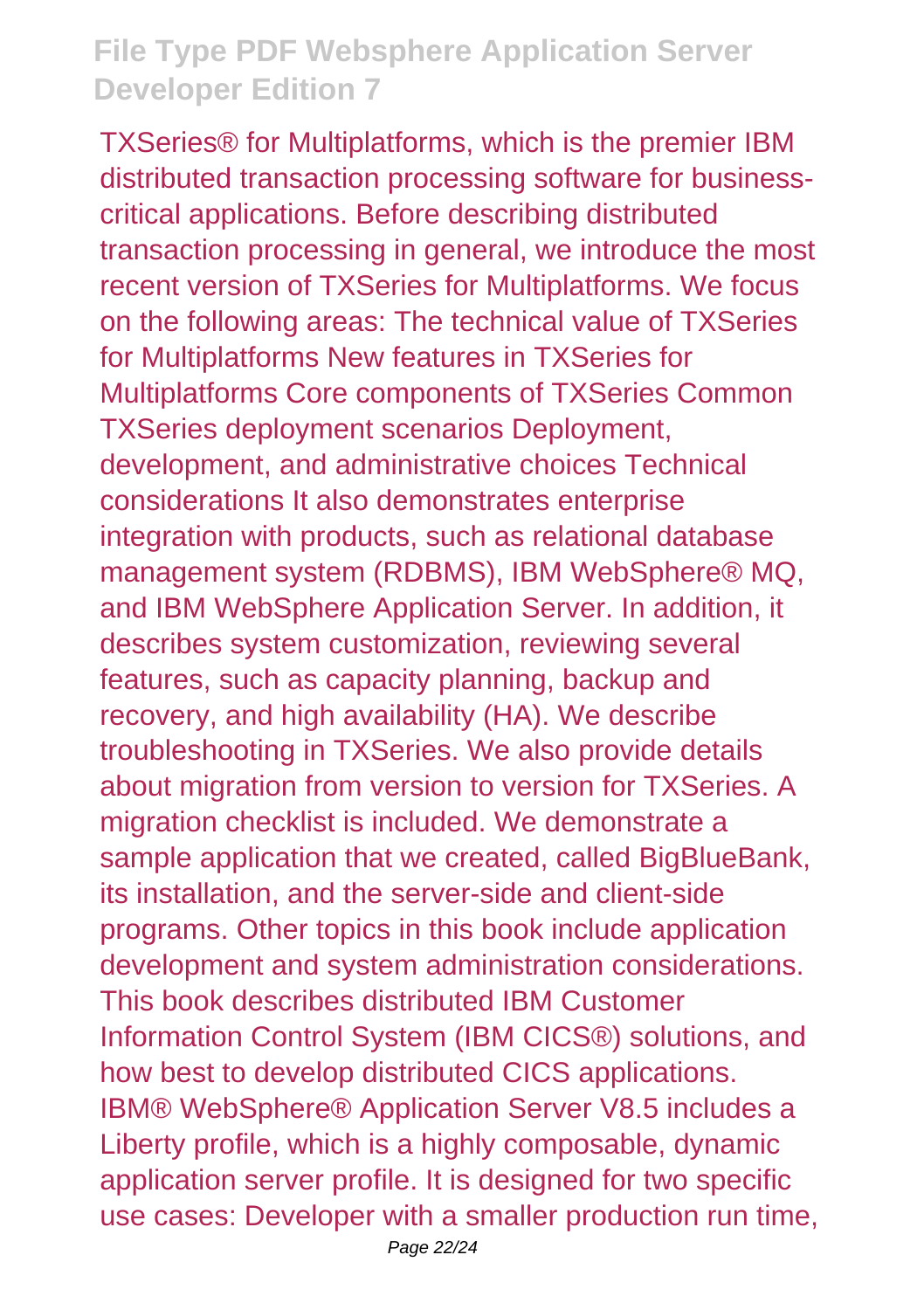and production environments. For a developer, it focuses on the tasks that a developer does most frequently and makes it possible for the developer to complete those tasks as quickly and as simply as possible. For production environments, it provides a dynamic, small footprint run time to be able to maximize system resources. This IBM Redbooks® publication provides you with information to effectively use the WebSphere Application Server V8.5 Liberty profile along with the WebSphere Application Server Developer Tools for Eclipse, for development and testing of web applications that do not require a full Java Platform. It provides a quick guide on getting started, providing a scenariobased approach to demonstrate the capabilities of the Liberty profile along with the developer tools. This provides a simplified, but comprehensive, application development and testing environment. The intended audience for this book is developers of web and Open Services Gateway initiative (OSGi) applications who are familiar with web and OSGi application concepts. This book has been updated to reflect the new features in WebSphere Application Server.

IBM® Rational® Application Developer for WebSphere® Software V7.0 (for short, Rational Application Developer) is the full function Eclipse 3.2 based development platform for developing JavaTM 2 Platform Standard Edition (J2SETM ) and Java 2 Platform Enterprise Edition (J2EETM ) applications with a focus on applications to be deployed to IBM WebSphere Application Server and IBM WebSphere Portal. Rational Application Developer provides integrated development